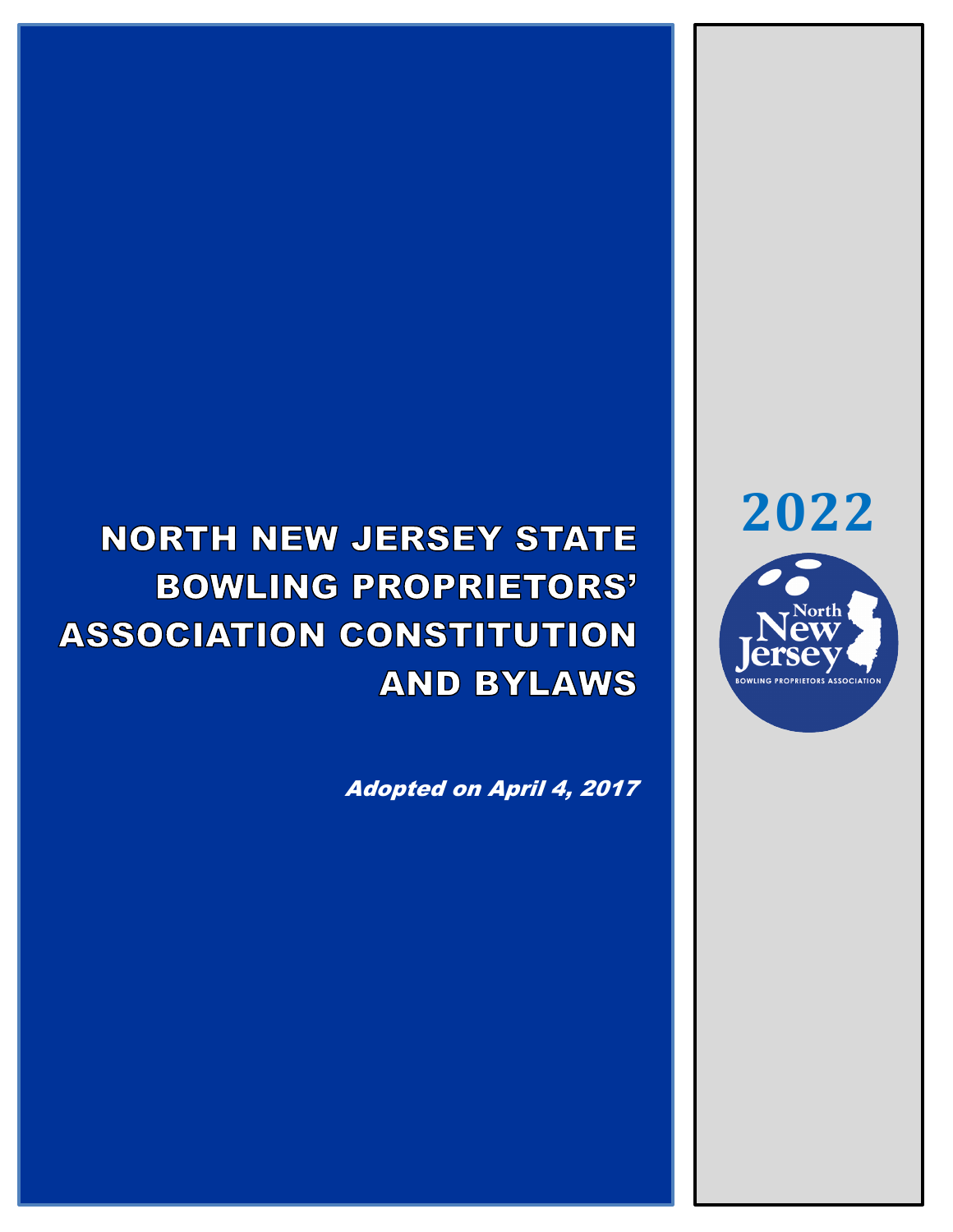### **CONSTITUTION AND BYLAWS OF THE THE NORTH NEW JERSEY BOWLING PROPRIETORS ASSOCIATION, INC.** MAY 2018

### **ARTICLE 1 NAME, OBJECTIVES, AND ACTIVITIES**

**Section 1.01 – NAME.** The name of this Association shall be the North New Jersey Bowling Proprietors Association, Inc. The association's physical address will be at the BPAA offices at 621 Six Flags Drive, Arlington, TX 76011.

**Section 1.02 – CORPORATE STRUCTURE.** The Association shall be a non-profit association incorporated under the laws of the State of New Jersey in the name of the North New Jersey State Bowling Proprietors Association.

**Section 1.03 - OBJECTIVES.** The objectives of this Association shall be the perpetuation of the best interests of its members, be it for their businesses or for the game of bowling in general; to surround the game with such safeguards as to warrant absolute public confidence in its integrity and methods; to produce better relationship among its members; to protect its members, as much as possible, from oppressive and unreasonable legislation; to disseminate information to its members beneficial to the conduct of their business; to cooperate and assist all official organizations in the furtherance of the best interests of bowling; to encourage uniform, clean and ideal conditions under which bowling shall be conducted and to discourage all practices contrary to the best interests of the game; and to promote the game of bowling through the public media channels and in whatever other manner deemed necessary and appropriate.

### **ARTICLE 2 MEMBERSHIP**

**Section 2.01 – REGULAR MEMBERS.** Any bowling establishment (whether owned or leased by an individual, a firm, a corporation, or other legal entity) is eligible to be a Regular Member of this Association and is entitled to one vote in the affairs of the Association.

**Section 2.02 – HONORARY MEMBERSHIP.** Any deserving person may be elected to an Honorary Member of this Association upon submission of the person's name and full statement in support of the nominee to the Executive Director at least thirty (30) days in advance of an annual meeting and by a two-thirds (2/3) vote of the members present at such annual meeting. Honorary members may attend all meetings of the Association and participate in deliberations at such meetings, but shall not be entitled to any other rights and privileges.

**Section 2.03 – AFFILIATED LOCAL CENTER MEMBERS.** Affiliated local centers may form a group of proprietors, or their representatives, to promote and further their local area. They will however, have no special voting rights relating to NNJBPA business matters and decisions.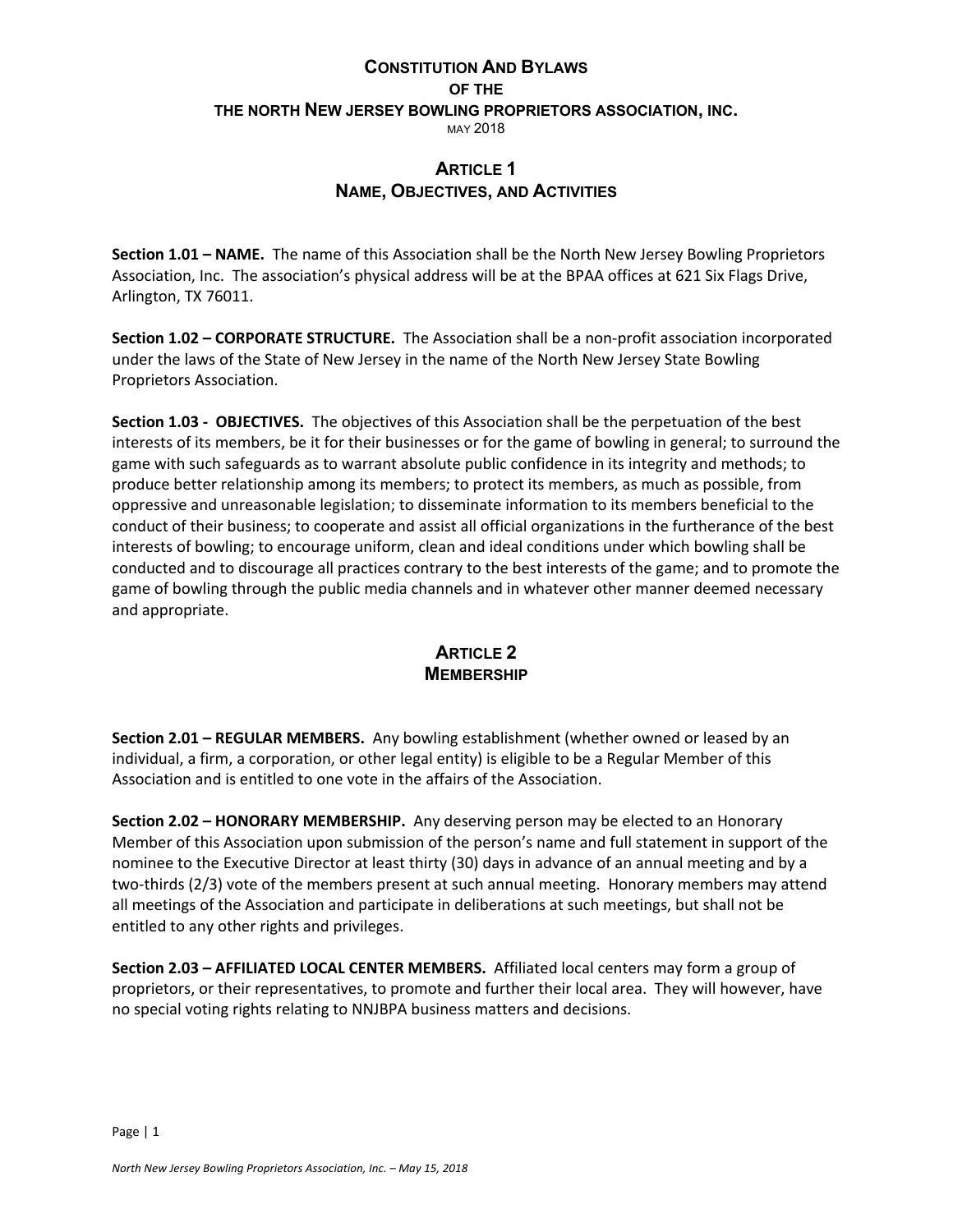### **ARTICLE 3 DURATION, TERMINATION, AND RECLASSIFICATION OF MEMBERSHIP (CONSISTENT WITH BPAA CONSTITUTION AND BYLAWS)**

### **ARTICLE 4 VOTING RIGHTS AND REPRESENTATIVES**

**Section 4.01 – VOTING RIGHTS IN GENERAL.** Voting rights are vested in Regular Members only.

**Section 4.02 – REQUIREMENTS TO EXERCISE.** Each Regular Member in good standing shall be entitled to one (1) vote whenever voting by Members is provided herein. If said vote cannot be exercised in person, a proxy voting procedure as established and regulated by the Executive Committee shall be in effect.

**Section 4.03 – REPRESENTATIVES OF MEMBERS.** Any owner, partner or corporate officer of an establishment which is a Regular Member shall by written communication to the Association designate himself or some other owner, partner, officer, director, or employee as its representative for the purpose of voting and otherwise participating in the affairs of the Association.

### **ARTICLE 5 FISCAL YEAR, DUES, FEES, AND ASSESSMENTS**

**Section 5.01 – FISCAL YEAR.** The fiscal year of this Association shall run from January 1 to December 31.

**Section 5.02 – DUES.** The annual dues for Regular Members of this Association shall be at the rate determined by the Regular Members present at any annual meeting. Dues shall be paid on the basis of all tenpin lanes in the respective establishment.

**Section 5.02a – DUES-FISCAL YEAR.** Dues for a fiscal year shall be payable at the beginning of that fiscal year, January  $1^{st}$ . If the applicable dues of any member are not received in full by February 1 of that fiscal year, the member shall be dropped from membership. Thereafter, and until December 31 following, such member may apply for restoration to good standing, but only upon payment of full dues for the year.

**Section 5.02b – DUES-METHOD OF PAYMENT.** State/National dues shall be paid directly to the Bowling Proprietors Association of America (BPAA).

**Section 5.03 – PRO-RATED DUES.** New members applying for membership after February 1<sup>st</sup> of any year shall pay dues on a monthly pro-rated basis for the unexpired portion of the year. New members who apply for membership before February  $1<sup>st</sup>$  of any year shall pay the full year's amount of dues.

**Section 5.04 – METHOD OF COLLECTION.** Dues collected by the BPAA shall also include dues for the State Association and the National Association.

**Section 5.05 – ASSESSMENTS.** The Regular Members, by a two-thirds (2/3) vote of members present at a bona fide membership meeting or voting by proxy, shall have the exclusive power to make and levy assessments. Assessments so made and levied shall, for all purposes of this Constitution and Bylaws, be considered and collectible as dues.

Page | 2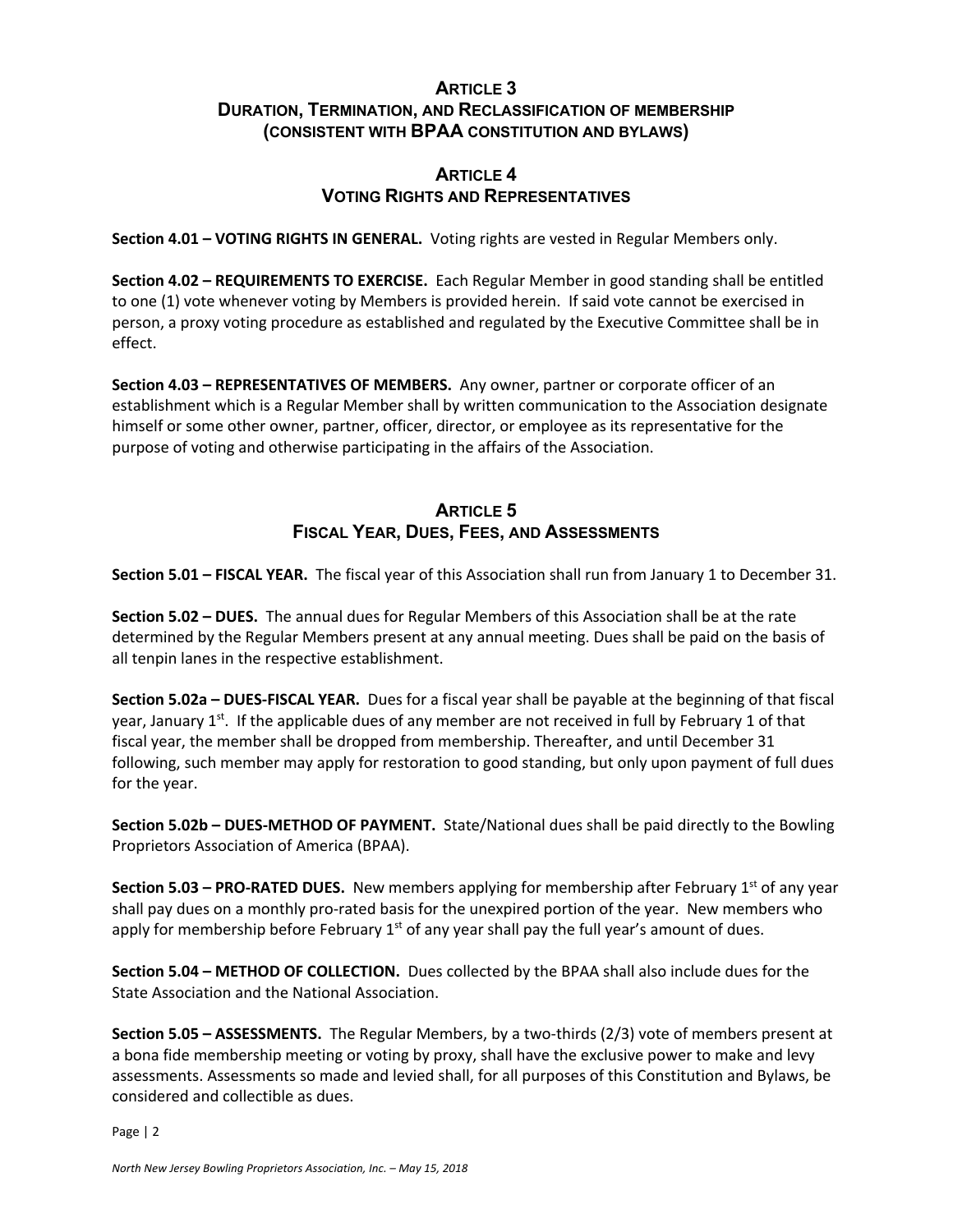**Section 5.06 – FEES.** The Executive Committee may from time to time establish reasonable amounts to be charged as meeting registration fees. The Executive Committee shall have the authority to set annual and fall meeting fees, and other meeting fees, as such warranted.

### **ARTICLE 6 GOVERNMENT OF THE ASSOCIATION**

**Section 6.01 – EXECUTIVE COMMITTEE.** The management of the property, business and the affairs of the Association is vested in the Executive Committee. The Executive Committee, as provided herein, shall have and exercise such authority with respect to any matter delegated to it by the Regular Members between meetings of the NNJBPA membership.

**Section 6.02 – RESERVATION IN MEMBERS.** All actions taken by the Executive Committee shall be reported at the next regular or special meeting of the Regular Members of this Association. Subject to the vested rights of third parties, the Regular Members shall have the right to rescind any such actions upon a two-thirds (2/3) vote of the Regular Members present, except as to such matters specifically authorized by the Constitution and Bylaws, or as authorized by a prior vote of the Regular Members.

### **ARTICLE 7 OFFICERS AND EXECUTIVE COMMITTEE**

**Section 7.01 – COMPOSITION.** The Officers and the Executive Committee of this Association shall be composed of the President, Vice President, Treasurer, Secretary, Past President and the Executive Director.

**Section 7.02 – QUALIFICATIONS.** Candidates for President, Vice President, Secretary and Treasurer shall be representatives of Regular Members, provided they have been a Regular Member in good standing of the NNJBPA for a period of (2) two years.

**Section 7.03 – AUTHORITY.** The Executive Committee shall consider and act upon all matters referred to it by the Regular Members. In matters deemed by the President to be an emergency, the Executive Committee shall consider the matter and take such action as it considers necessary for the wellbeing and the preservation of rights of the Association.

**Section 7.04 – TERM OF OFFICE.** Officers of the Association shall include the President, Vice President, Treasurer, Secretary, Past President and the Executive Director. All officers, other than the Executive Director, shall serve two-year terms. All officers, other than the Executive Director, cannot serve in the same position for more than one two-year terms.

**Section 7.05 – ELECTION OF OFFICERS.** The elected officers of this Association shall, except otherwise provided herein, be elected by the Regular Members at the fall annual meeting of this Association. A voice vote may be taken, unless the vote is close, in which case a closed written ballot will be done. The nominee receiving a majority of voice votes or ballots for the particular office shall be declared elected.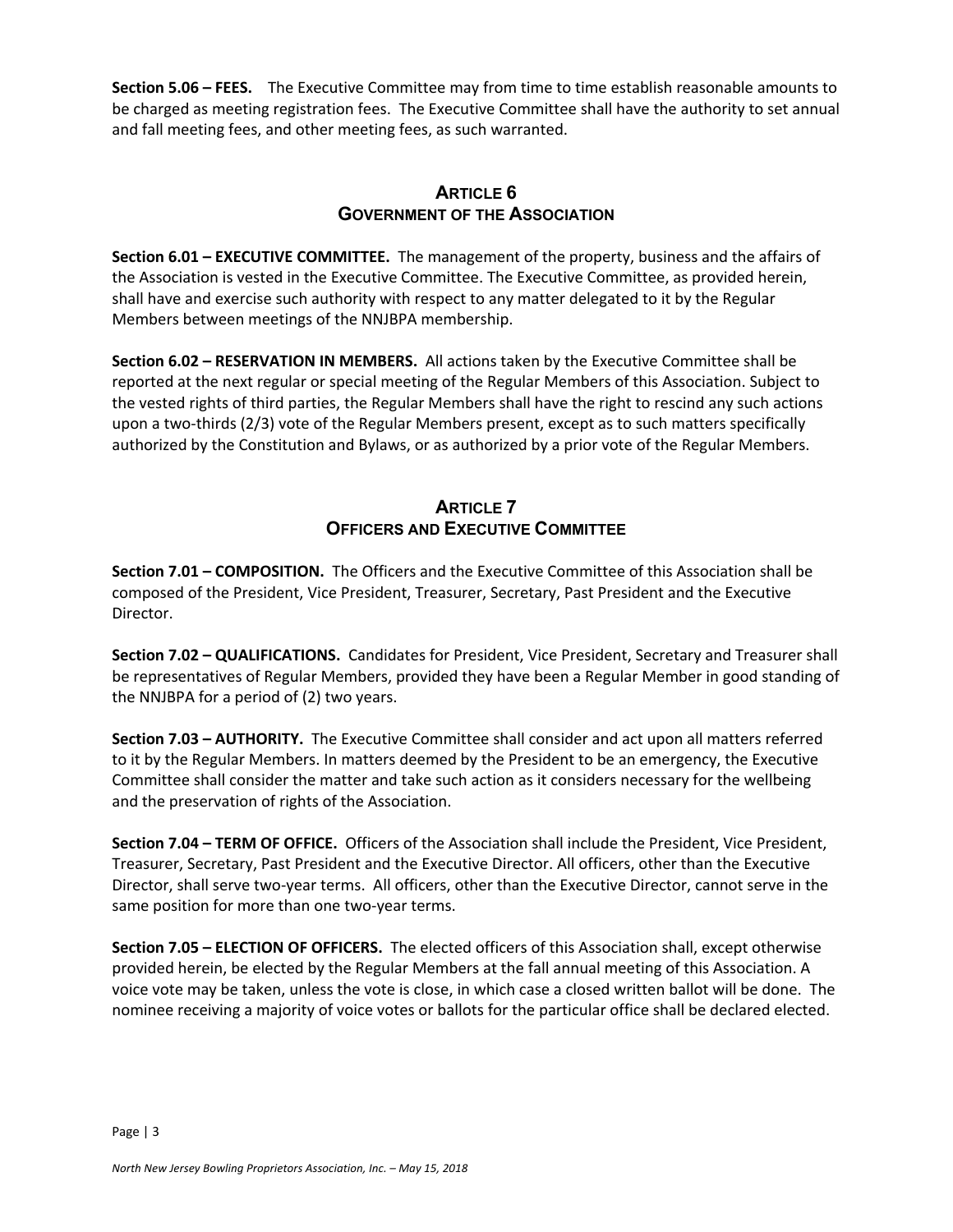**Section 7.06 – VACANCIES.** Should a vacancy of the Presidency occur by death, resignation or otherwise, the position shall be filled for the unexpired term by the Vice President or Past President. Any vacancy which occurs by death, resignation or otherwise, among the other members of the Executive Committee, it shall be handled by the Executive Board appointing a interim person into the vacant position until the next annual meeting where the general membership will vote the candidate into office.

**Section 7.07 – NOMINATIONS.** The Nominating Committee shall recommend candidates for election to each of the elected offices: President, Vice President, Secretary, and Treasurer.

**Section 7.08 – COMPENSATION AND EXPENSES.** No elected officer or director may receive compensation for his services as such except as expressly authorized by the NNJBPA membership.

**Section 7.09 – PRESIDING OFFICER.** The President of the Association shall serve as the Chairman of the Executive Committee.

**Section 7.10 – MEETINGS.** Meetings of the Executive Committee may be called at any time at the discretion of the President with a 24 hour minimum notice.

**Section 7.11 – DUTIES.** The Executive Committee shall consider and execute any and all assignments which are referred to it by the Regular Members to achieve the Association's purpose in a prudent and ethical manner. It shall be the duty of the Executive Committee to form the policies to accomplish those purposes, and to assure that such policies are carried out.

**Section 7.12 – ATTENDANCE REQUIREMENT.** Executive Committee members are required to attend regularly scheduled meetings as called by the President of the NNJBPA. Any Executive member that misses more than two meetings in-a-row may be removed and replaced by the Executive Board.

**Section 7.12a – DUTIES OF OFFICERS (EXECUTIVE COMMITTEE).** The duties of the officers of the Association shall be as follows:

**PRESIDENT:** The President shall preside at all meetings of the Association and the Executive Committee. The President shall communicate at the annual meeting and at such times as he/she may deem proper to the Association Members, or to the Executive Committee, such matters and make such recommendations as may, in his/her opinion, tend to promote the welfare and usefulness of the Association, and perform such other duties as are prescribed herein or / by orders of the Executive Committee.

**VICE PRESIDENT:** The Vice President shall assist the President and perform such duties as may be assigned by the Executive Committee.

**TREASURER:** The Treasurer shall certify and authenticate the official records of the Association, supervise the custody thereof supervise the custody of the Association's funds and financial records; submit report of the same at the annual meeting.

**SECRETARY:** The Secretary shall take the roll call of the meetings.

**PAST PRESIDENT:** The Past President shall serve a two-year term after completing their term as President. The Past President shall preside the meeting if the President is not in attendance. If the Past President is not able to fulfill their term, the board may vote to have a previous Past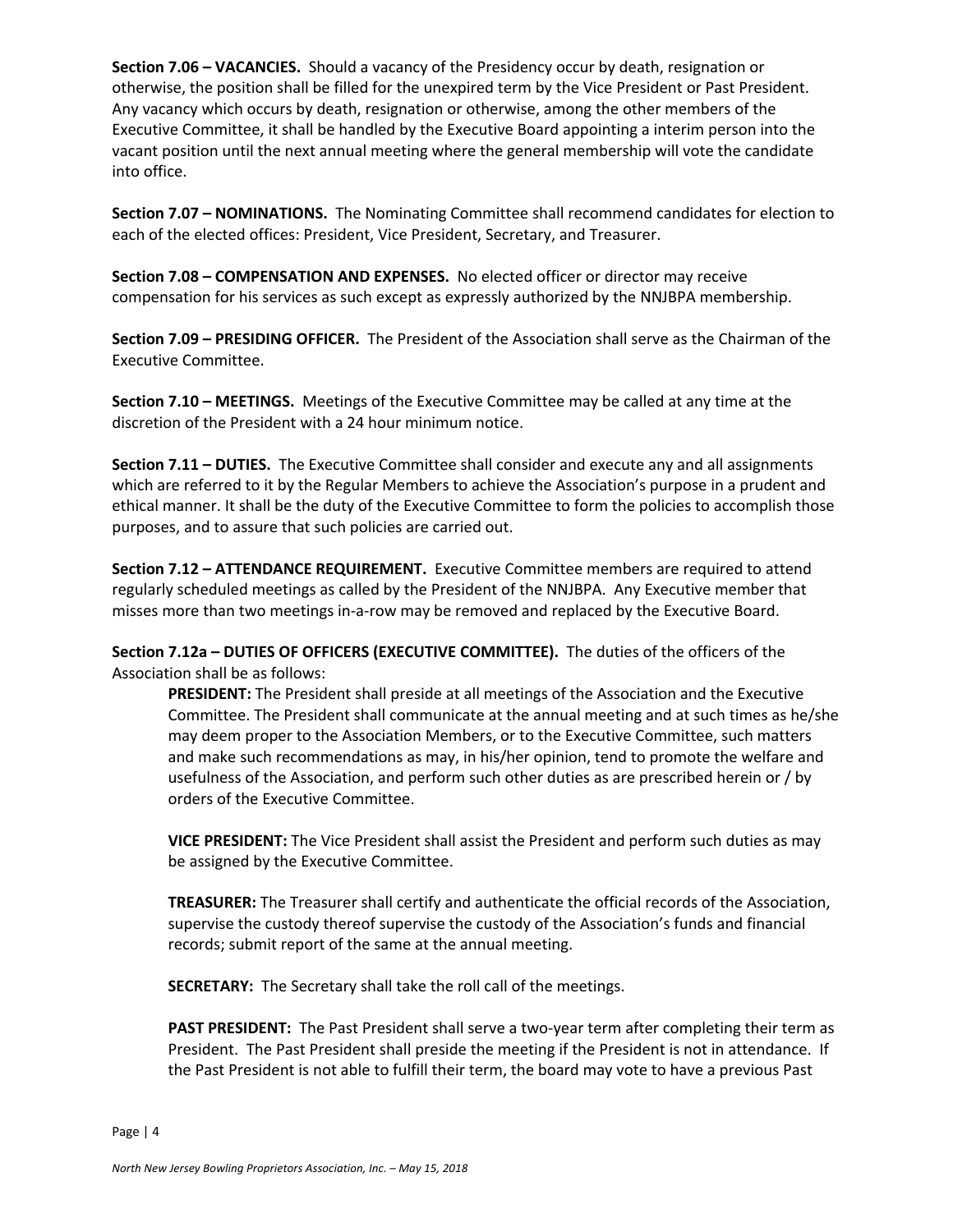President of the Association serve out the remaining term. Or the spot can remain vacant until the next candidate.

**EXECUTIVE DIRECTOR:** The Association shall retain an Executive Director who is deemed an appointed officer of the Association. The terms of service and compensation / benefit program shall be negotiated and approved by the Executive Committee. The Executive Director shall give notice of and attend all meetings of the Association, the Executive Committee, and such committees may be deemed necessary by the President; keep minutes of the proceedings of the Association, and the Executive Committee; handle all correspondence and execute all orders, votes, and resolution of the Association, and the Executive Committee; collect all fees, annual dues and assessments; notify members of the appointment to committees; at the request of the committee chairman give notice of the meetings to the members of the committee; keep an account of all funds received and expended; deposit all sums received by him/her on behalf of the Association in a bank or trust company selected by the Executive Committee and render a report to the annual meeting or whenever called upon by the President or Executive Committee of all the affairs of the Association; perform such other duties as may be prescribed by the Executive Committee; and , generally, devote their best efforts on behalf of the Association. At the expiration of the position of Executive Director, he/she shall deliver to the President of the Association all books, records, funds and other property or paraphernalia of the Association within a prescribed period of time.

### **ARTICLE 8 MEETINGS**

**Section 8.01 – FREQUENCY.** There shall be a least one annual general membership meeting of this Association in the fall and one board of directors meeting in the spring per year.

**Section 8.01a – TYPES.** The required meeting shall, whenever feasible, shall be known as the "Annual Meeting".

**Section 8.01b – NOTICE OF MEETINGS.** Notice of these meetings shall be published to all members of the Association at least thirty (30) days prior to the date of such meeting.

**Section 8.02 – SPECIAL MEETINGS.** Special meetings shall be held at the time and place designated in the call thereof, when called by the President, upon notice mailed to each Regular Member of the NNJBPA. The President may call the meeting by himself/herself, but shall also call a meeting, if the President receives a written request from twenty-five percent (25%) or more of the Board of Directors.

**Sections 8.03 – QUORUM.** Not less than ten (10) percent of the total membership shall constitute a quorum for the conduct of business at any general membership meeting of this Association. Only Designated Representatives of Regular Members, who are in attendance at the meeting, shall be counted toward the constitution of a quorum, Proxy representation, while entitled to voting rights, does not count toward a quorum.

**Section 8.04 – GOVERNANCE.** Robert's Rule of Order, when not inconsistent with these Bylaws, shall govern all proceeding of this Association.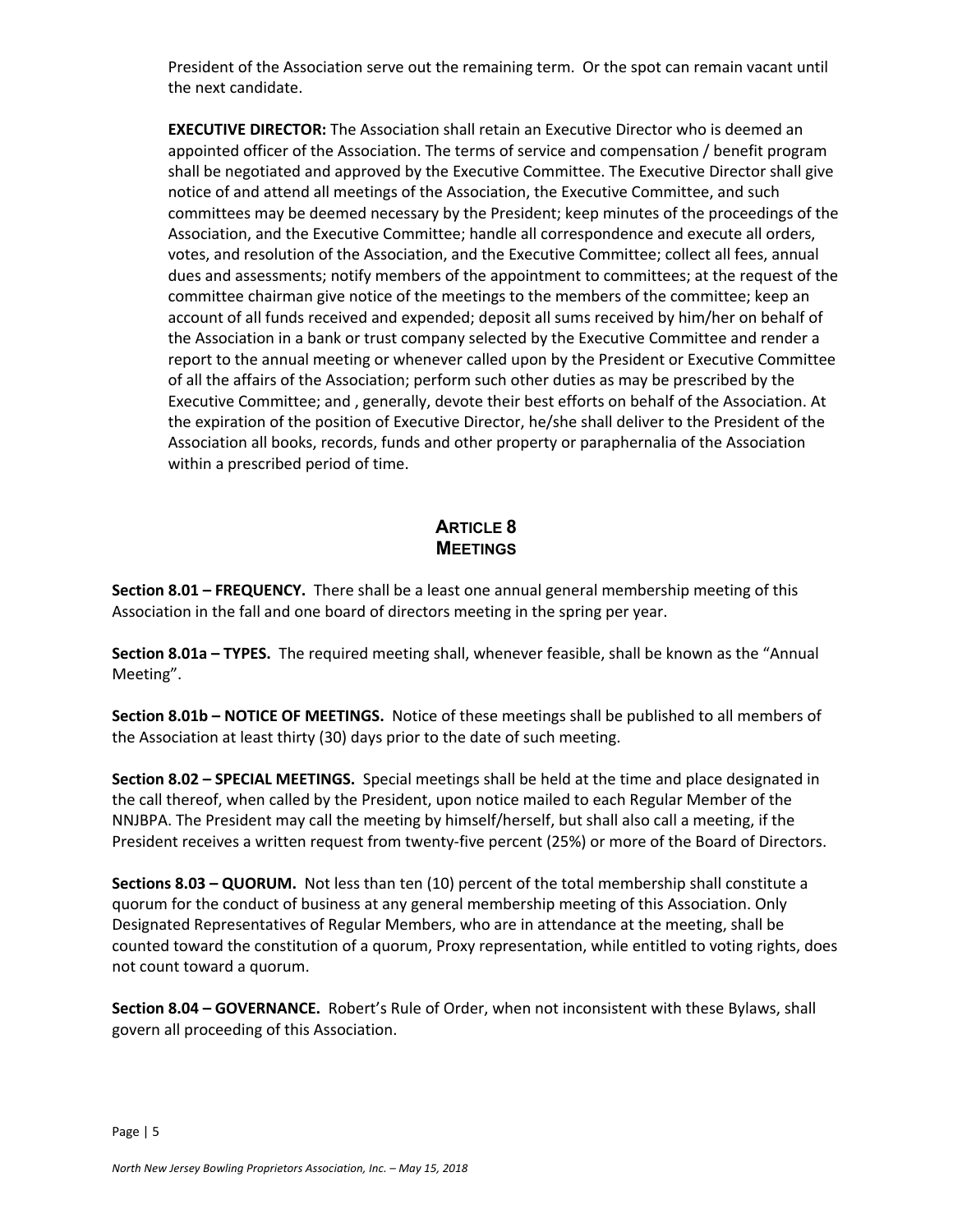**Section 8.05 – ORDER OF BUSINESS.** The suggested order of business at all meetings may be as follows:

- 1. Call to order.
- 2. Reading of the minutes of the previous meeting.
- 3. Approval of Agenda.
- 4. President's Report.
- 5. Executive Director Report.
- 6. Treasurer Report.
- 7. Elections/Bylaws.
- 8. Old Business.
- 9. New Business.
- 10. Next Meeting Info.
- 11. Adjournment.

## **ARTICLE 12**

### **APPEALS (CONSISTENT WITH BPAA CONSTITUTION AND BYLAWS)**

### **ARTICLE 13 INDEMNIFICATION OF DIRECTORS, OFFICERS, AND OTHERS (CONSISTENT WITH BPAA CONSTITUTION AND BYLAWS)**

### **ARTICLE 14 CONTRACTS, LOANS, CHECKS, AND DEPOSITS (CONSISTENT WITH BPAA CONSTITUTION AND BYLAWS)**

### **ARTICLE 15**

### **INTEREST OF DIRECTORS IN CERTAIN TRANSACTIONS (CONSISTENT WITH BPAA CONSTITUTION AND BYLAWS)**

### **ARTICLE 16 AMENDMENTS**

**Section 16.01 – PROCEDURE.** This Constitution and Bylaws may be amended, repealed, or altered in whole or in part by two-thirds (2/3) vote of the Regular Members present or represented by a properly designated proxy at any Annual or other authorized meeting, provided that the proposed change, with the reason or reasons therefore is (a) sponsored by a Regular Member or Executive Director or the Constitution and Bylaws Committee, (b) submitted by mail or otherwise published to the Regular Members at least thirty (30) days before the date of the meeting at which the proposal is to be considered, and (c) accompanied by a written report recommending adoption or rejection from the Constitution and Bylaws Committee. Any changes so proposed may be withdrawn by the sponsor at any time prior to the vote at the meeting, subject to the right of the Constitution and Bylaws Committee to adopt and become the sponsor thereof and thereupon to maintain the proposal on the agenda of the meeting. The proposed changes must be accepted or rejected as presented, or tabled for further consideration, and may not be amended from the floor.

Page | 6